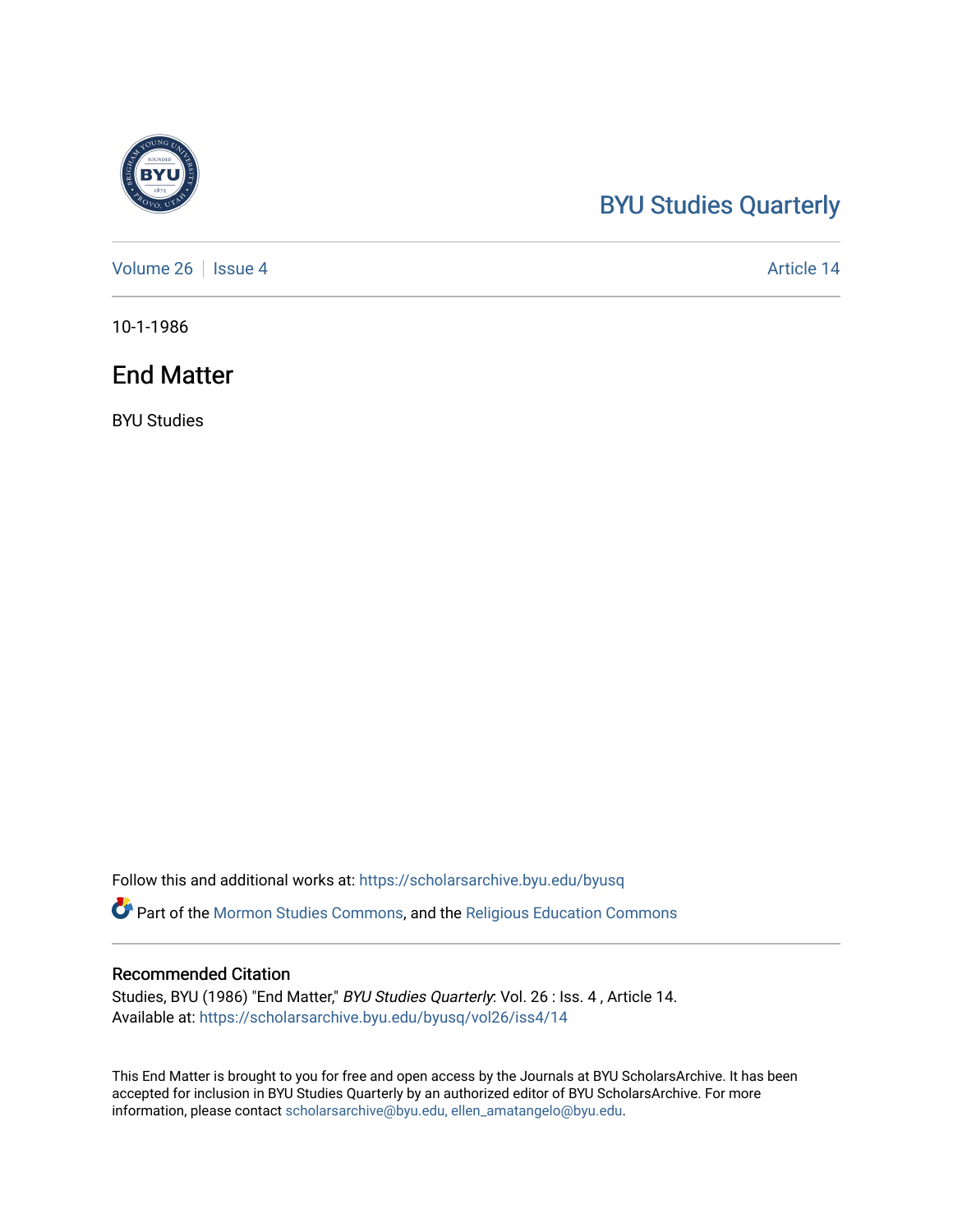Brigham Young University Studies is a quarterly journal dedicated to the correlation of revealed and discovered truth and to the conviction that the spiritual and intellectual are complementary avenues of knowledge. Contributions from all fields of learning are welcome. Articles should reflect a Latter-day Saint point of view while at the same time conforming to high scholarly standards, and they should be written for the informed nonspecialist. Quality fiction, poetry, drama, and personal essays are also welcome

Contributions should not exceed five thousand words in length. Manuscripts must be typed, double-spaced, and should conform to the latest edition of The Chicago Manual of Style. They should be submitted in duplicate, with stamped and selfaddressed envelope

Each author will receive complimentary offprints and complete copies of the issue in which his or her contribution appears

Send manuscripts to:

Edward A. Geary, editor Brigham Young University Studies 1102 JKHB Brigham Young University Provo, Utah 84602

Brigham Young University Studies is abstracted in Current Contents: Behavioral, Social, and Management Sciences; indexed in Religion Index One: Periodicals (articles) and Index to Book Reviews in Religion; and listed in Historical Abstracts, Arts and Humanities Citation Index, American History and Life Annual Index, and the MLA International Bibliography. Member, Conference of Editors of Learned Journals.

## SUBSCRIBERS NOTICE

Subscription is  $$10.00$  for four numbers,  $$19.00$  for eight numbers, and  $$27.00$ for twelve numbers. Single numbers are \$4.00. All subscriptions begin with the current issue unless subscriber requests otherwise. Send subscriptions to BYU Studies, 1102 JKHB, BYU, Provo, Utah 84602.

If you move, please let us know four weeks before changing your address. A Change-of-Address Postcard, available at all Post Offices, sent in advance, will aid us in getting your journal to you promptly. Your courteous compliance with this request will help us solve a serious and costly problem

1